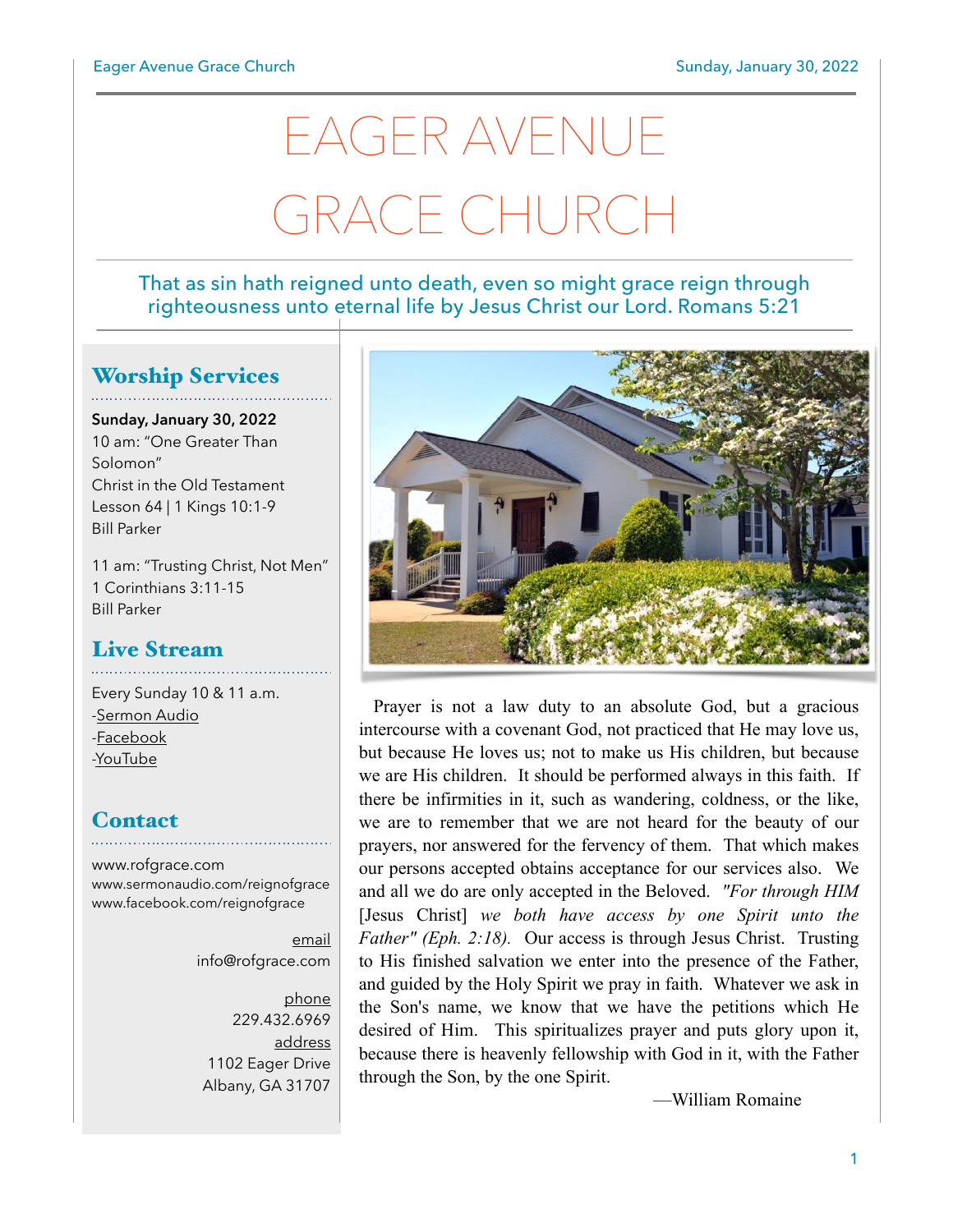God's Word assures every believer that *"He hath not dealt WITH US after our sins; nor rewarded us according to our iniquities" (Psa. 103:10)*. God did indeed justly deal with our sins. He dealt with the sins of His elect in the Person and work of Christ on the cross as their sin-bearer having their sins imputed to His account. All who are in Christ are rewarded, not according to their iniquities, but according to Christ's righteousness imputed to them.  $\qquad - \text{Copied}$ 

# **My Sins**

 *"Hide Thy face from my sins, and blot out all mine iniquities" (Psalms 51:9)* I read the expression, *"my sins*," in the scriptures, and it comes to my mind in quiet thought. My sins. I have nothing else to claim for my own but these! God declares, it is "your sins" that have separated you from Him. With this expression comes an awful responsibility – "my sins." The guilt of them, the penalty for them, and every consequence of them is mine. I have none other to blame, and the Holy God must punish my sins. *"The soul that sins shall surely die."* I cannot speak of my righteousness, my goodness, or my works, for even they are my sins! Even Christ said, *"... ye shall die in your sins."* But He preceded those words with words of grace and mercy, saying, *"If you believe not that I am He..."* HE? Yes, the One who takes away sin. The One who died as the Substitute in the place of sinners and for sin. The One who *"put away sin by the sacrifice of Himself."* The One who made His *"soul an offering for sin."* Put away? How far? How fully? Oh, the good news of His gospel! Everyone for whom He died is totally saved from their sins. All in Him are delivered from God's wrath against sin because He has suffered the consequences they deserved. They are in Him and *"IN HIM is no sin."* So completely did Christ in His cross-death deal with the believer's sins that God gives us many expressions to assure us of our full salvation from sin. By faith we can say as Hezekiah, *"Thou hast cast all my sins behind Thy back."* ALL my sins! By the prophet Jeremiah He declares, *"In those days, and in that time, saith the LORD, the iniquity of Israel shall be sought for, and there shall be none; and the sins of Judah, and they shall not be found: for I will pardon them whom I reserve."* Micah proclaims, *"Thou wilt cast all their sins into the depths of the sea."* This is our greatest comfort, and with the Psalmist we bless the God of all grace – *"Bless the LORD, O my soul, and forget not all His benefits: Who forgiveth all thine iniquities.."* Those who look to Christ alone for the forgiveness of sin find all their sins forgiven, pardoned, put away, made an end of, remitted, and that justly! God is righteous to forgive the sins of those whose sins Christ boref in His body on the tree. "My sin, not in part but the whole, was nailed to the cross and I bear them no more, Praise the Lord, O my soul!" —Pastor Gary Shepard

 Much of true worship, acceptable prayer, and godly living consists in simply *"Giving thanks unto the Father, which hath made us meet to be partakers of the inheritance of the saints in light: Who hath delivered us from the power of darkness, and hath translated us into the kingdom of His dear Son: In Whom we have redemption through His blood, even the forgiveness of sins" (Colossians 1:12-14)*. Our gratitude to the God of all grace Who has saved us completely by the obedience unto death His dear Son (our Surety, Substitute, and Redeemer) establishes a firm motive for all that we do in His name and for His glory. This is the essence of letting our light (the Gospel of Christ) shine forth so that, if God be pleased, sinners will be brought to glorify our Father Who is in heaven. —Pastor Bill Parker